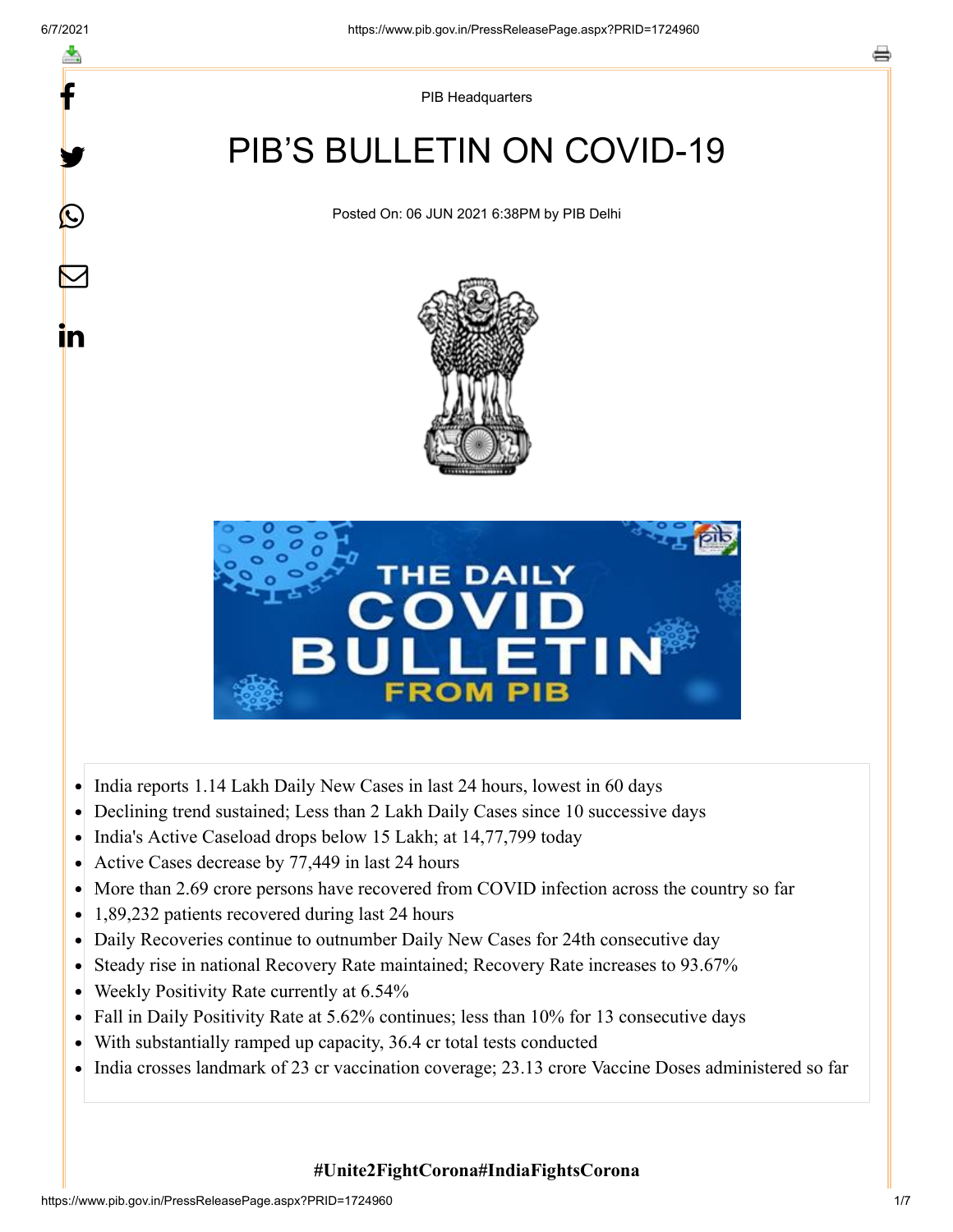f

#### **PRESS INFORMATION BUREAU**

### **MINISTRY OF INFORMATION AND BROADCASTING**

## **GOVERNMENT OF INDIA**



| States' Cases (Hignest) |                                 | Recovered (%)   | ACTIVE (%)     | Deaths (%)     |
|-------------------------|---------------------------------|-----------------|----------------|----------------|
| Maharashtra             | 58,19,224 ( $\triangle$ 13,659) | 55,28,834 (95%) | 1,90,878 (3%)  | 99,512 (1.7%)  |
| Karnataka               | 26,83,314 ( $\triangle$ 13,800) | 23,83,758 (89%) | 2,68,296 (10%) | 31,260 (1.2%)  |
| Kerala                  | 26,18,410 (417,328)             | 24,40,642 (93%) | 1,68,049 (6%)  | 9,719 (0.4%)   |
| <b>Tamil Nadu</b>       | 22,16,812 ( $\triangle$ 21,410) | 19,32,778 (87%) | 2,57,463 (12%) | 26,571 (1.2%)  |
| Andhra Pradesh          | 17,49,363 ( $\triangle$ 10,373) | 16,09,879 (92%) | 1,28,108 (7%)  | 11,376 (0.7%)  |
| <b>Uttar Pradesh</b>    | 16,97,352 (A1,027)              | 16,56,763 (98%) | 19,438 (1%)    | 21,151 (1.2%)  |
| <b>Delhi</b>            | 14,28,863 ( $\triangle$ 414)    | 13,97,575 (98%) | 6,731 (0%)     | 24,557 (1.7%)  |
| <b>West Bengal</b>      | 14,19,130 ( $\triangle$ 7,682)  | 13,58,537 (96%) | 44,441 (3%)    | 16,152(1.1%    |
| Chhattisgarh            | 9,79,576 ( $\triangle$ 1,356)   | 9,41,489 (96%)  | 24,895 (3%)    | 13,192 (1.3%)  |
| Rajasthan               | 9,45,442 (4942)                 | 9,15,261 (97%)  | 21,550 (2%)    | 8,631 (0.9%)   |
| Gujarat                 | 8,15,386 (4996)                 | 7,85,378 (96%)  | 20,087 (2%)    | 9,921(1.296)   |
| Odisha                  | 8,06,094 (47,395)               | 7,32,018 (91%)  | 71,124 (9%)    | 2,952 (0.4%)   |
| <b>Madhya Pradesh</b>   | 7,84,461 ( $\triangle$ 718)     | 7,64,822 (97%)  | 11,344 (1%)    | $8,295(1.1\%)$ |
| Haryana                 | 7,61,637 ( $\triangle$ 723)     | 7,42,999 (98%)  | 9,974 (1%)     | 8,664 (1.1%)   |
| Bihar                   | 7,12,197 ( $\triangle$ 1,007)   | 6,97,229 (98%)  | 9,628 (1%)     | 5,340 (0.7%)   |
| <b>Telangana</b>        | 5,89,734 ( $\triangle$ 2,070)   | 5,57,162 (94%)  | 29,208 (5%)    | 3,364 (0.6%)   |
| Punjab                  | 5,77,997 ( $\triangle$ 1,878)   | 5,38,534 (93%)  | 24,454 (4%)    | 15,009 (2.6%)  |
| Assam                   | 4,32,714 (43,781)               | 3,76,343 (87%)  | 52,750 (12%)   | 3,621 (0.8%)   |
| <b>Jharkhand</b>        | 3,40,925 (A517)                 | 3,29,640 (97%)  | 6,239 (2%)     | 5,046(1.5%)    |
| <b>Uttarakhand</b>      | 3,33,578 ( $\triangle$ 619)     | 3,09,609 (93%)  | 17,305 (5%)    | 6,664 (2.0%)   |
|                         |                                 |                 |                |                |

\* A indicates increase in the number in the last 24 hrs

\* 'Recovered' and 'Active' bar plots (for states) are to scale; the 'Deaths' plot is NOT to scale

@COVIDNewsByMIB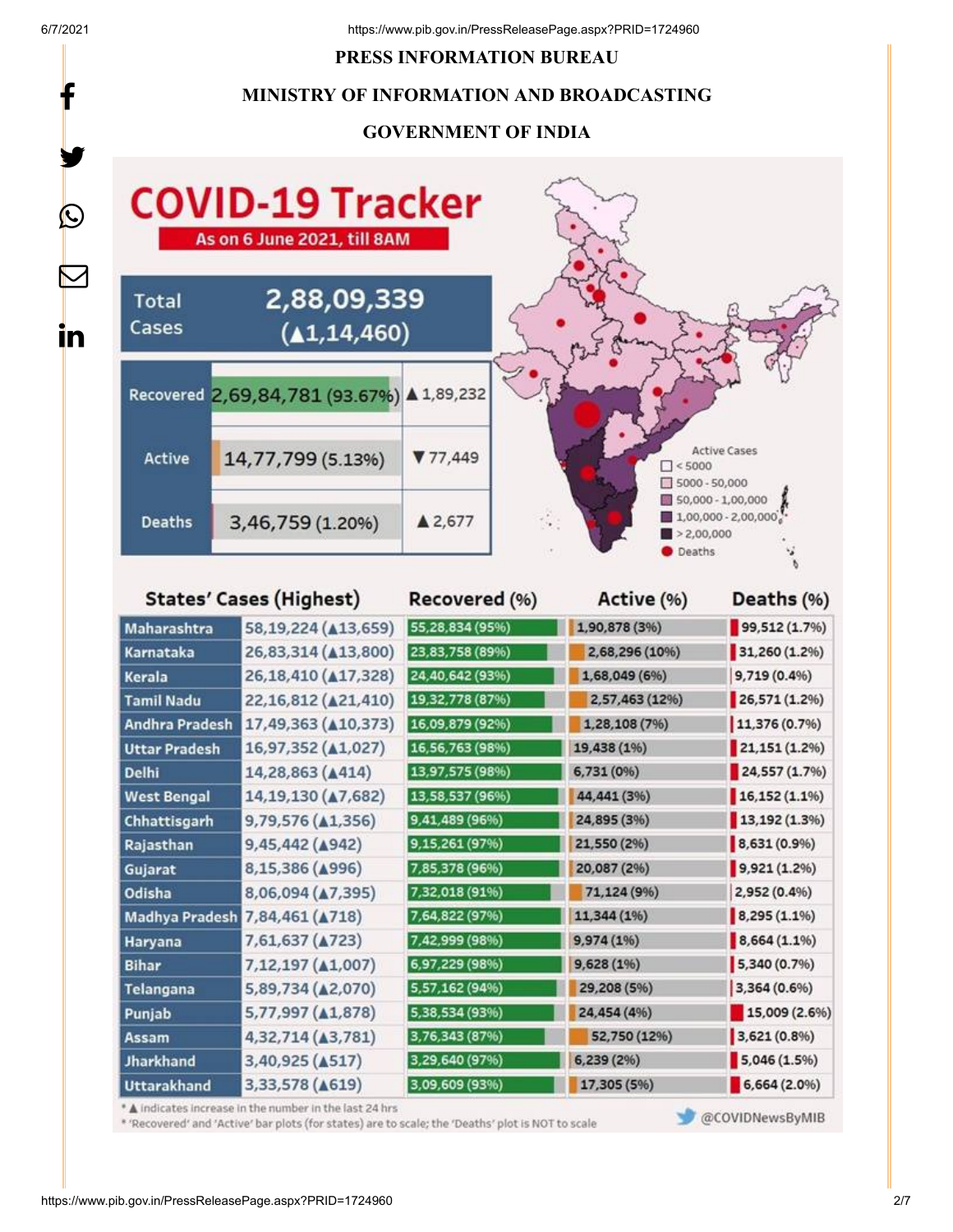f

y.

 $\bm{\mathcal{Q}}$ 

 $\bm{\nabla}$ 

in

| <b>Ministry of Information</b><br>and Broadcasting<br>Government of India<br>COVID-19<br>Vaccine<br>(As on 6th June, 2021   07:00 AM) | #IndiaFightsCorona<br><b>COVID-19 Vaccination Status</b>      | nes<br>Titos                              |  |
|---------------------------------------------------------------------------------------------------------------------------------------|---------------------------------------------------------------|-------------------------------------------|--|
|                                                                                                                                       | More than 23,13,22,417<br>COVID-19 vaccine doses administered |                                           |  |
| <b>Doses for</b>                                                                                                                      | 1 <sup>st</sup> Dose                                          | 2 <sup>nd</sup> Dose                      |  |
| <b>HCWs</b>                                                                                                                           | 99,63,790                                                     | 68,55,261                                 |  |
| FLWs                                                                                                                                  | 1,61,65,342                                                   | 86,62,859                                 |  |
| $45 - 60$<br>years                                                                                                                    | 7,07,15,580                                                   | 1,12,99,332                               |  |
| Above 60<br>Years                                                                                                                     | 6,05,54,245                                                   | 1,92,05,210                               |  |
| $18 - 44$<br>years                                                                                                                    | 2,77,39,545                                                   | 1,61,253                                  |  |
| <b>Total</b><br>O/MIB_India<br>C /COVIDNewsByMIB                                                                                      | 18,51,38,502<br>O/MIB Hindi O/inbministry                     | 4,61,83,915<br>C /inbministry @/mib india |  |

## **COVID-19 UPDATE**

India has reported 1,14,460 New Cases in the last 24 hours. This is the lowest in the last two months. The country has recorded less than 2 lakh Daily New Cases for 10 continuous days now. This is a result of collaborative and sustained efforts by the Centre and States/UTs following the "whole of Government" approach.India has been witnessing a continuous fall in the active cases.The country's Active Caseload has dipped below 15 lakh mark; stands at 14,77,799 today. The Caseload is below 20 lakhs for six successive days.A net decline of 77,449 is witnessed in the last 24 hours and active cases are now only 5.13%of the country's total Positive Cases.

- India reports 1.14 Lakh Daily New Cases, lowest in two months
- Less than 2 lakh Daily New Cases for 10 continuous days
- India's Active Caseload drops below 15 Lakh; at 14,77,799 today
- Daily Recoveries continue to outnumber Daily New Cases for 24th consecutive day
- Steady rise in national Recovery Rate maintained; Recovery Rate increases to 93.67%
- Decline of Daily Positivity Rate to 5.62% continues trend of less than 10% positivity rate for 13 continuous days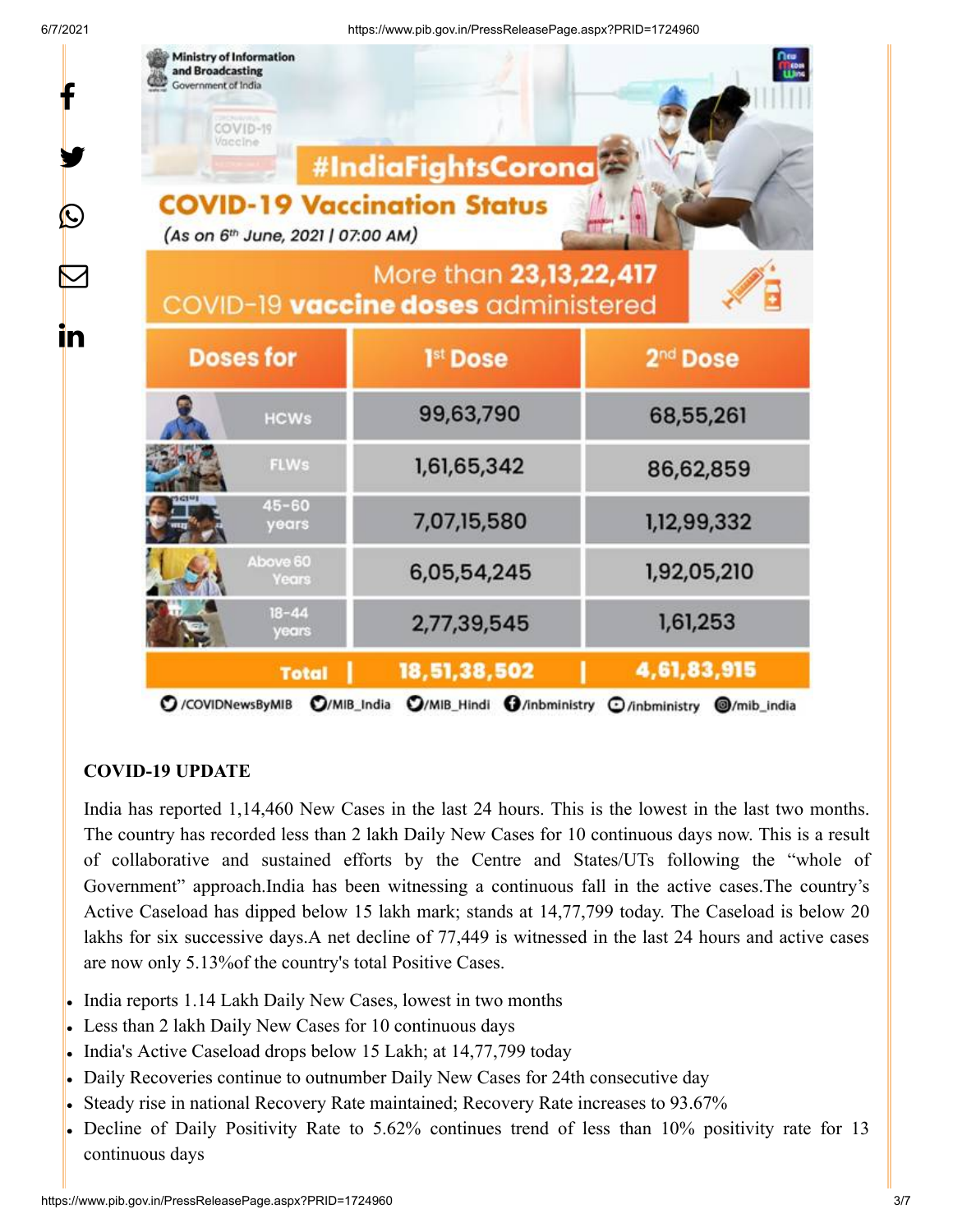India crosses landmark of 23 cr vaccination coverage

#### **Details:<https://pib.gov.in/PressReleseDetail.aspx?PRID=1724874>** f

## **COVID-19 Vaccination UPDATE**

Government of India has so far provided, both through the free of cost category and through direct state procurement category, more than 24 crore vaccine doses (24,60,80,900) to States/UTs. Of this, the total consumption, including wastages is 22,96,95,199 doses (as per data available at 8 AM today).

More than 1.63 crore COVID Vaccine doses (1,63,85,701) are still available with the States/UTs to be administered.

n<br>Details[:https://pib.gov.in/PressReleseDetail.aspx?PRID=1724878](https://pib.gov.in/PressReleseDetail.aspx?PRID=1724878)

## **CSIR initiates clinical trials of drug Niclosamide for treatment of Covid-19**

CSIR in collaboration with Laxai Life Sciences Pvt. Ltd., has initiated Phase-II clinical trial with antihelminitic drug Niclosamide for treatment of Covid-19. The trial is a multi-centric, phase-II, randomized, open label clinical study to evaluate efficacy, safety and tolerability of NIclosamide for the treatment of hospitalized Covid-19 patients. Niclosamide has been extensively used in past for treatment of tapeworm's infection in adults as well as children. The safety profile of this drug has been tested over time and has been found safe for human consumption at different dose levels.

Details:<https://pib.gov.in/PressReleseDetail.aspx?PRID=1724905>

## **Oxygen Expresses crosses milestone of 26000 MT of LMO delivery in service to the Nation**

Indian Railways is continuing its journey of bringing relief by delivering Liquid Medical Oxygen(LMO) to various states across the country. Oxygen Expresses crossed mark of 26000 MT of LMO delivery in service to the Nation. So far, Indian Railways has delivered more than 26281 MT of LMO in more than 1534 tankers to various states across the country.It may be noted that 376 Oxygen Expresses have completed their journey so far and brought relief to various States.

Details:<https://pib.gov.in/PressReleseDetail.aspx?PRID=1724917>

## **Busting Myths of Vaccination**

- Liberalised Pricing and Accelerated National COVID-19 Vaccination Strategy ensures Vaccine Equity.
- Private hospitals have received over 1.20 crore Doses of COVID vaccines in the month of May 2021

Government of India in close partnership with all the States/ UTs is running one of the largest COVID-19 Vaccination drives in the world since 16th January 2021.There have been some media reports alleging vaccine inequity in India's Vaccination Drive. These reports are inaccurate and speculative in nature.A 'Liberalised Pricing and Accelerated National COVID-19 Vaccination Strategy' was adopted on 1st May 2021, which is guiding the ongoing Phase-III of COVID-19 vaccination Drive. It is reiterated that the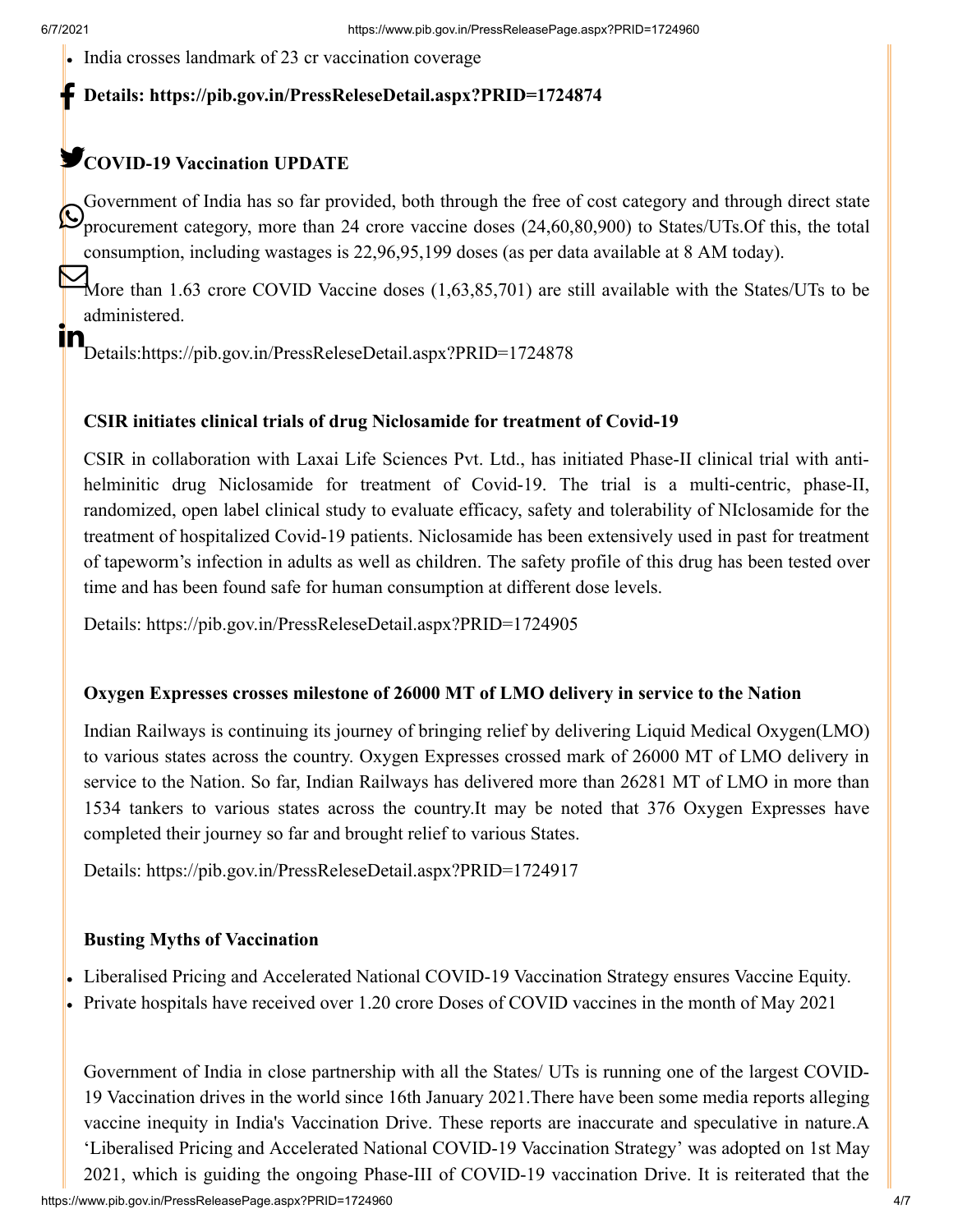(L)

Liberalised Vaccine policy, which envisages a larger role for the private sector and the Centre is setting aside 25% of vaccines for the private sector. This mechanism facilitates better access and reduces the operational stress on Government Vaccination facilities in terms of those who could afford to pay and would prefer to go to a private hospital. f

Details[:https://pib.gov.in/PressReleasePage.aspx?PRID=1724784](https://pib.gov.in/PressReleasePage.aspx?PRID=1724784)

## **Dr Jitendra Singh contributes Rs. 10 Lakh for COVID affected children of his Lok Sabha constituency**

Dr Jitendra Singh yesterday contributed Rs. 10 Lakh, raised from voluntary/personal sources, for the **In**COVID affected children of his Lok Sabha constituency of Udhampur-Kathua-Doda. Deputy Commissioner Kathua, Rahul Yadav received the cheque for the amount, in his capacity as the Nodal Authority for all the six districts of the constituency.During his visit to Kathua, Dr Jitendra Singh also met a group of children who had lost their bread-earner during the current pandemic. He said, it is not in any way possible to compensate for the loss of the near and dear ones, but to live up to the call of our conscience, we have sought to make a very small and a humble effort to stand by these children.

Details [:https://pib.gov.in/PressReleasePage.aspx?PRID=1724738](https://pib.gov.in/PressReleasePage.aspx?PRID=1724738)

## **Important Tweets**

COVID-19 Testing Update. For more details visit: <https://t.co/dI1pqvXAsZ> [@MoHFW\\_INDIA](https://twitter.com/MoHFW_INDIA?ref_src=twsrc%5Etfw) [@DeptHealthRes](https://twitter.com/DeptHealthRes?ref_src=twsrc%5Etfw) [@PIB\\_India](https://twitter.com/PIB_India?ref_src=twsrc%5Etfw) [@mygovindia](https://twitter.com/mygovindia?ref_src=twsrc%5Etfw) [@COVIDNewsByMIB](https://twitter.com/COVIDNewsByMIB?ref_src=twsrc%5Etfw) [#ICMRFIGHTSCOVID19](https://twitter.com/hashtag/ICMRFIGHTSCOVID19?src=hash&ref_src=twsrc%5Etfw) [#IndiaFightsCOVID19](https://twitter.com/hashtag/IndiaFightsCOVID19?src=hash&ref_src=twsrc%5Etfw) [#CoronaUpdatesInIndia](https://twitter.com/hashtag/CoronaUpdatesInIndia?src=hash&ref_src=twsrc%5Etfw) [#COVID19](https://twitter.com/hashtag/COVID19?src=hash&ref_src=twsrc%5Etfw) [#Unite2FightCorona](https://twitter.com/hashtag/Unite2FightCorona?src=hash&ref_src=twsrc%5Etfw) [pic.twitter.com/AEGGUYsmJw](https://t.co/AEGGUYsmJw)

— ICMR (@ICMRDELHI) [June 5, 2021](https://twitter.com/ICMRDELHI/status/1401021718865481735?ref_src=twsrc%5Etfw)

[#OxygenExpress](https://twitter.com/hashtag/OxygenExpress?src=hash&ref_src=twsrc%5Etfw) trains have achieved a milestone of delivering 25,000 MT of oxygen in service to the Nation via Green Corridors by ensuring timely & swift movement of life-saving oxygen for COVID-19 patients. [pic.twitter.com/kNCwkzsUrN](https://t.co/kNCwkzsUrN)

— Piyush Goyal (@PiyushGoyal) [June 5, 2021](https://twitter.com/PiyushGoyal/status/1401045737106935813?ref_src=twsrc%5Etfw)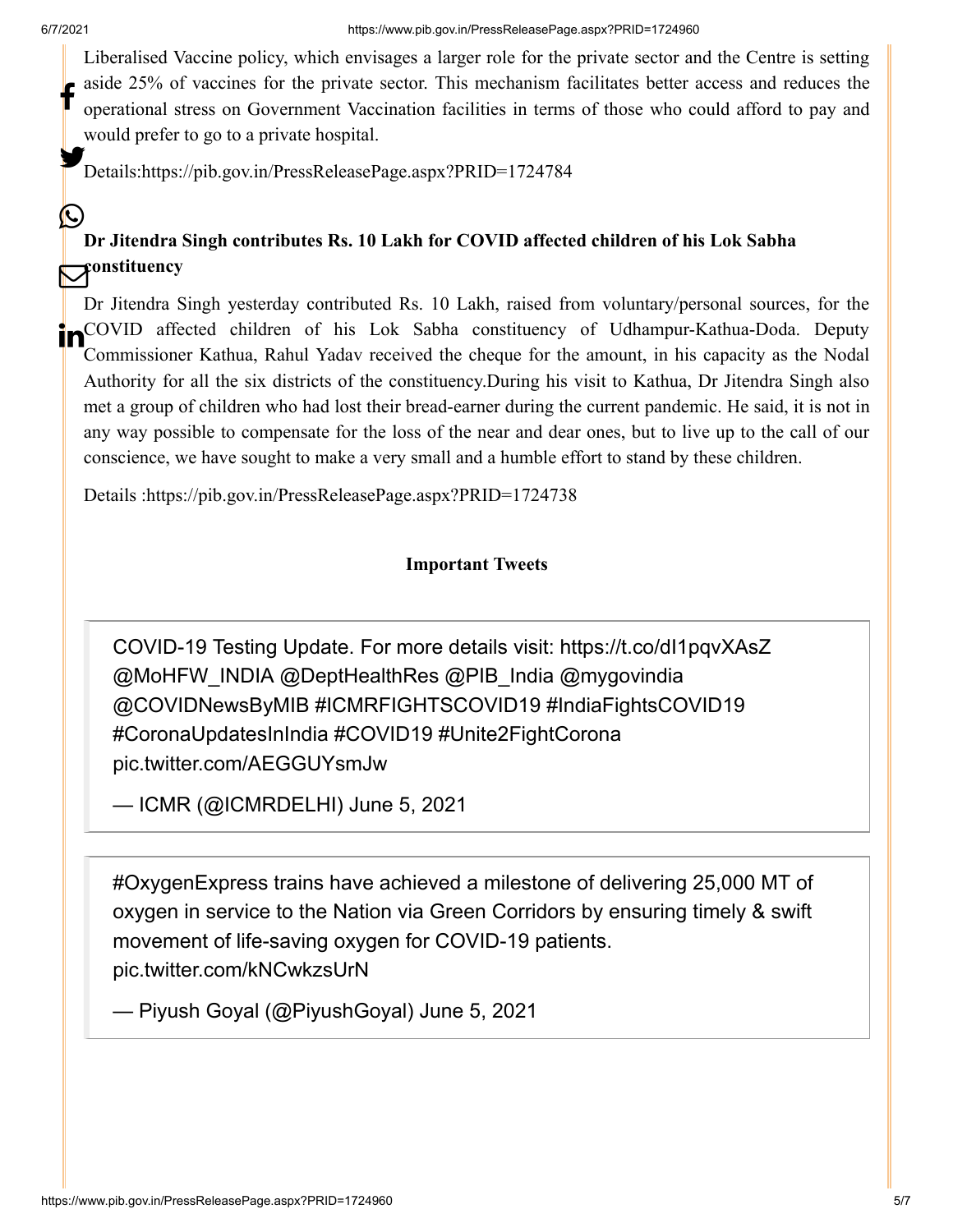|                   | Daily Air Transport of Vaccines in a temperature controlled seamless cold chain.                                                                                   |
|-------------------|--------------------------------------------------------------------------------------------------------------------------------------------------------------------|
|                   | On 4 June 2021                                                                                                                                                     |
|                   | 10.36 Lakh doses flown to 21 destinations on 21 flights                                                                                                            |
| $\bm{\mathbb{C}}$ | Since January 2021                                                                                                                                                 |
|                   | Over 21.66 Crore doses flown to 60 domestic stations on 1,418                                                                                                      |
|                   | flights@MoCA_GoI @MoHFW_INDIA pic.twitter.com/JOSDSL6PUG                                                                                                           |
| <u>in</u>         | — Hardeep Singh Puri (@HardeepSPuri) June 5, 2021                                                                                                                  |
|                   | #CoronaVirusUpdates:                                                                                                                                               |
|                   | State-wise details of Total Confirmed #COVID19 cases (till 6th June, 2021, 8<br>AM)                                                                                |
|                   | $\rightarrow$ States with 1-100000 confirmed cases<br>$\rightarrow$ States with 100001-810000 confirmed cases<br>$\rightarrow$ States with 810000+ confirmed cases |
|                   | → Total no. of confirmed cases so far #StaySafe pic.twitter.com/FOmM4gcwLq                                                                                         |
|                   | — #IndiaFightsCorona (@COVIDNewsByMIB) June 6, 2021                                                                                                                |
|                   | #IndiaFightsCorona:                                                                                                                                                |
|                   | $\gamma$ Government of India has so far provided more than 24.60 crore vaccine doses<br>to States/UTs Free of Cost                                                 |
|                   | (As on 6 June, 2021, 8:00 am)                                                                                                                                      |
|                   | $\rightarrow$ More than 1.63 crore doses are still available with the States/UTs to be<br>administered#We4Vaccine #Unite2FightCorona pic.twitter.com/ufNp8j2Lak    |
|                   | — #IndiaFightsCorona (@COVIDNewsByMIB) June 6, 2021                                                                                                                |